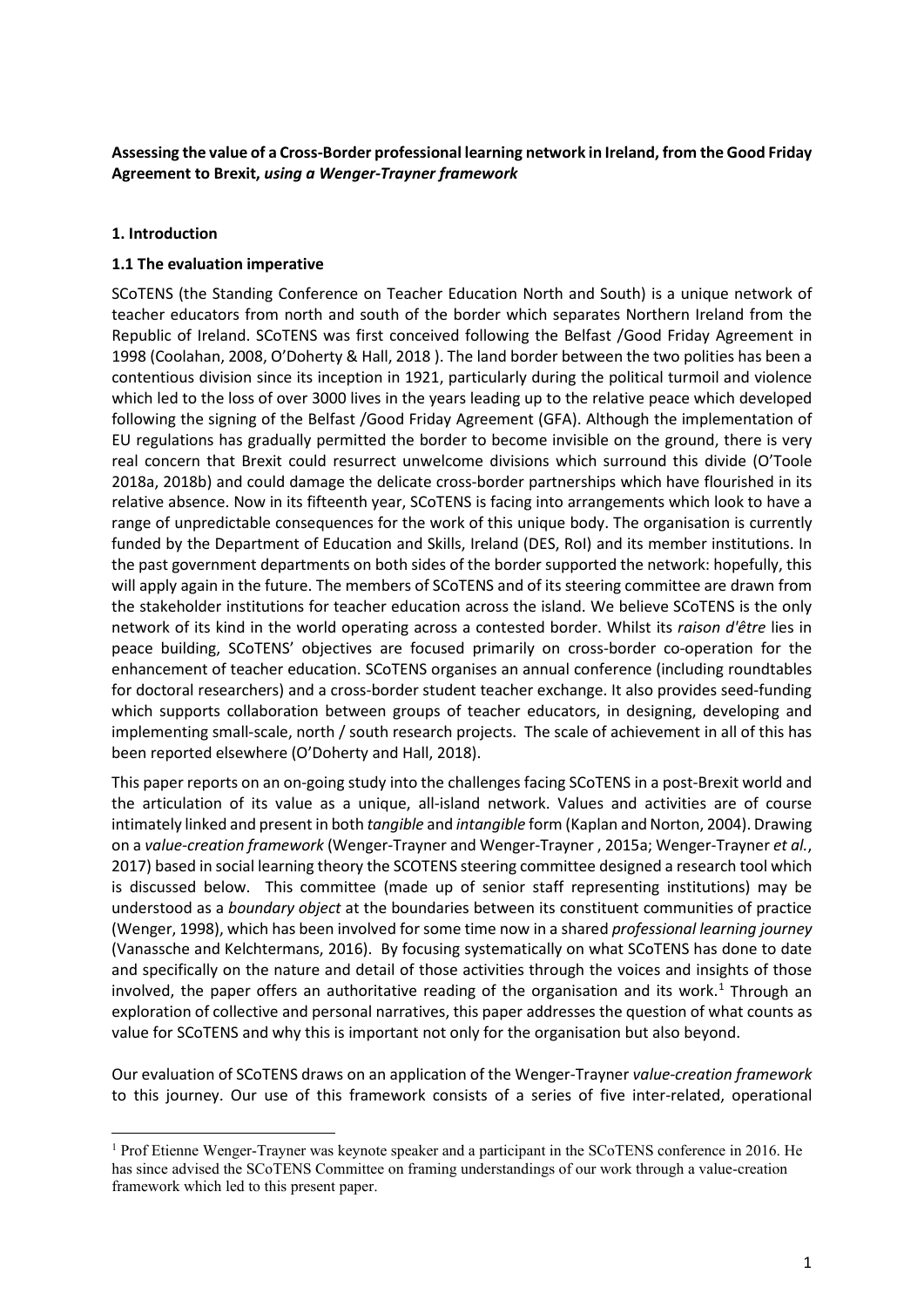dimensions of value, with strategic and enabling underpinnings. We address in particular the following dimensions of the framework in the discussion aspect of this paper:

- *Immediate & Potential Value* which refers to the experiences that people have when they engage with SCoTENS and the knowledge, insights, new relations, and so on, that result;
- *Applied & Realised Value* which concerns what SCoTENS has been able to achieve through its work and the difference the network has made in regard to better mutual understanding among teacher educators and revisioned praxis around teacher education in Ireland; and
- *Transformative Value* which foregrounds particularly significant changed and sustained practices and perspectives emerging from the activities of SCoTENS since it began its work.

## **2. Research Approach and Design**

#### **2.1 Research Context and Theoretical Framework**

A number of considerations have been fundamental in shaping the decision to undertake a deep evaluation of SCoTENS and the direction that evaluation has taken. First, a review of SCoTENS undertaken five years ago by Professor John Furlong and a team from Oxford University suggested that it was advisable to revisit our priorities and practices as an organisation at regular intervals. The occasion of our 15th annual conference provided such an opportunity. Additionally, the collapse of the power-sharing government in Northern Ireland had a significant and unexpected consequence for the Conference funding stream; northern departments retrenched on all expenditure and despite representations from different sectors of the teacher education community in Northern Ireland, withdrew all northern funding in 2017. It has not yet been reinstated. Thankfully, the southern funding remains in place and SCoTENS has been able to grow its support base among teacher education interests to counteract to some degree this loss. It was a sobering moment, however, and emphasized the need to revisit our activities to find ways of validating and making more publicly visible the work that we do. We agreed that the timing was right for such an evaluation.

The SCoTENS steering committee members are educationalists from a variety of traditions and professional /practice backgrounds. It should be unsurprising then that we embraced the opportunity presented by the evaluation as a *learning* one, and that, epistemologically and conceptually, the study we designed builds on *professional learning research* (Vanassche and Kelchtermans, 2016) in an interpretative tradition, drawing on a *discourse-studies* design (Krzyżanowski and Forchtner, 2016; Braun and Clarke, 2006) and informed by a *social history* approach (Evans, 2008).

#### **2.2 Research Method**

## *2.2.1 The Wenger-Trayner Framework (2015a)*

In line with our theoretical stance and the decision to view the research as an opportunity for a shared, professional learning journey, we needed to identify a method that would both facilitate and help structure the series of conversations necessary to foreground the practices, values and hopes that characterise individual and collective participation in the activities of SCoTENS since its formation. This would need to be sophisticated enough to capture the considerable nuances involved in SCoTENS' work and the diachronic nature of SCoTENS' development but also open enough to allow participants to hold comparable conversations around the full range of SCoTENS' activity; student exchange; research collaboration; seed-funding of small-scale north-south projects; the annual conference with its workshops, seminars, keynotes and networking opportunities; and so on.

Wenger-Trayner and Wenger-Trayner (2015a) outline a framework where "knowledgeability" is developed through our relations not just within any single community of practice (which leads to "competence") but in relation to a multiplicity of practices across a landscape, where boundaries of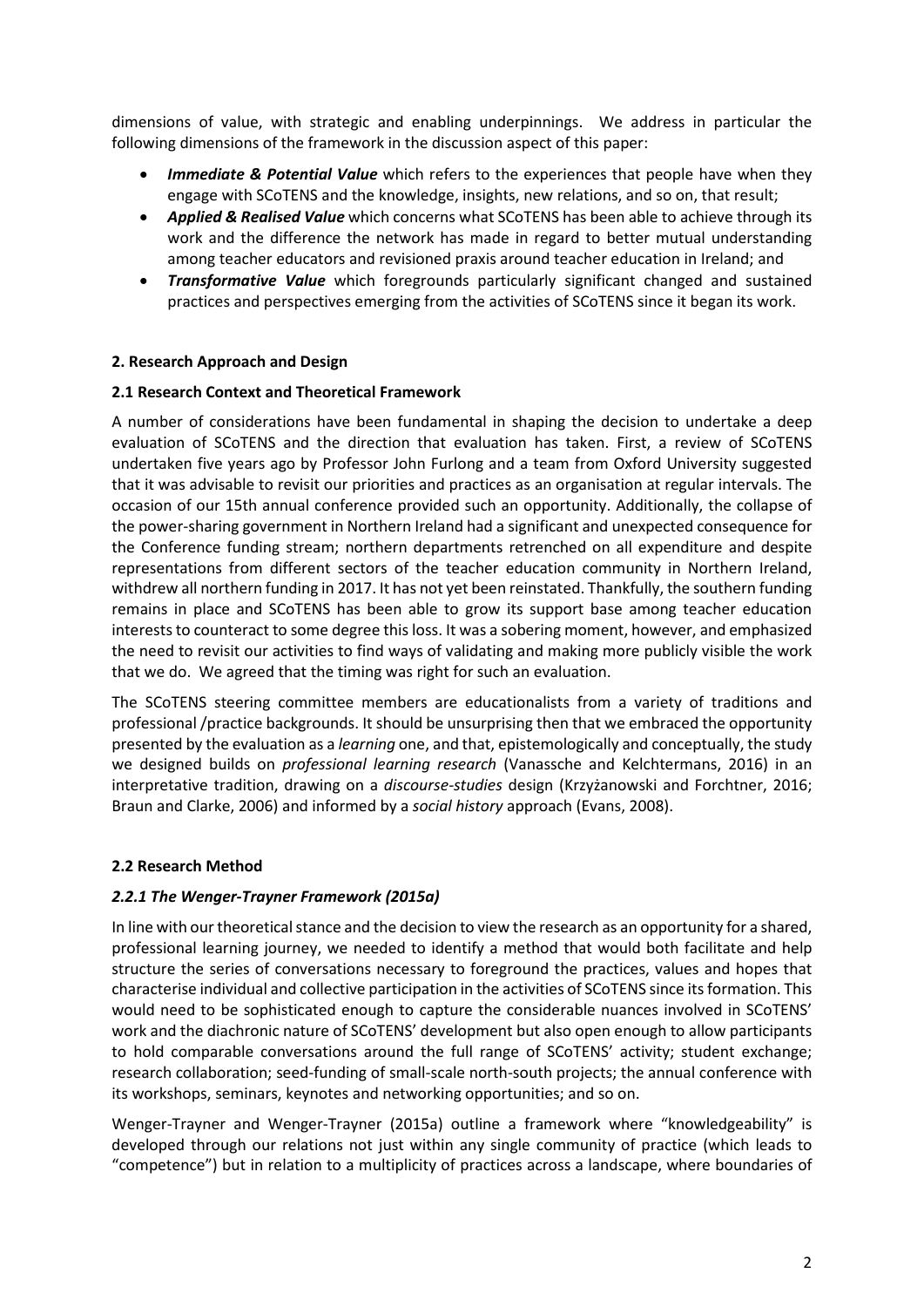practice are unavoidable. Such boundaries in such complex landscapes of practice are however always "interesting places" (Wenger-Trayner and Wenger-Trayner, 2015a, p.18) offering the potential for boundary encounters, "brokering" at the edge of the landscape (Kubiak *et al*., 2015), and boundary crossing leading to novel learning, innovation and progress not just for individuals but for communities. In this way boundaries are referred to as "learning assets". Wenger-Trayner and Wenger-Trayner (2015a) thus describe learning as a formative journey through a social landscape of practices, crossing boundaries, experiencing interactions; an identity-shaping trajectory through a landscape which at times can be welcoming but also at times exclusionary or marginalizing, producing experiences of identification but also of dis-identification.

Their evaluative framework serves as a boundary object to mediate meaning at the boundary between communities of practice. Within both the original and newer frameworks (see Figure 1) seven valuecreation cycles are presented where engagement in social learning can produce *immediate value* such as enjoying the company of like-minded people; *potential value* such as insights, connections, or resources; *applied value* creatively drawing on these insights, connections, or resources to change what we do; *realised value* through changes in practice that make a difference to what matters; *transformative value* through the transformation of people's identities or the broader environment; *strategic value* through engagement with relevant stakeholders; and *enabling value* where individuals learn how to enable social learning*.* Each of these is considered in more detail below.

More recently, Wenger-Trayner et al. (2017) proposed a variation on the original value-creation framework so that it can double as an evaluation template. They note that although the framework was originally intended to frame retrospective assessments of learning from communities of practice, some communities had also begun to use the framework to prospectively create a vision and plan their activities, setting aspirations, considering conditions, and establishing risks and mitigation strategies.

One of several myths that have developed around the idea of *communities of practice*, is that it is too difficult to measure impact. However, Wenger-Trayner and Wenger-Trayner (2015b) say that this is 'mostly false' arguing that while it may be difficult to attribute 100% cause and effect (as in to attribute specific outcomes to the activities of a community of practice) it is possible to "build a good case using quantitative and qualitative data to measure different types of value created by the community" (p.6). Doing this involves tracing how members are changing their practice and improving performance. Drawing on the value creation framework summarised above/below, this constitutes our task in this project.

Value creation in the framework needs to be explored in the context of personal and collective narratives. Narratives provide an angle on what learning is taking place (or not) and thus what value is created (or not). The Wenger-Trayners talk about narratives as accounts and as aspirations, both of which have implications for our evaluation in relation to evidence to be assembled and examined. As accounts of what has happened and is happening in the everyday, 'ground' narratives are formative events that shape the community. From these narratives we were able to identify thematic accounts around aspects such as the formative events that have shaped SCoTENS, the activities that members engage in/interactions and experiences that characterise these, aspirations regarding networking/participating in SCoTENS activities, and understandings of success. These kinds of accounts unpack to a considerable degree expected/hoped for value. They also suggest that tensions between personal and collective narratives and between every-day and the aspirational narratives create a valuable space for learning.

#### INSERT: *Figure 1. Value Creation Cycles framework (Wenger-Trayner et al., 2015b)*

#### **2.3 Research Questions and Methodology**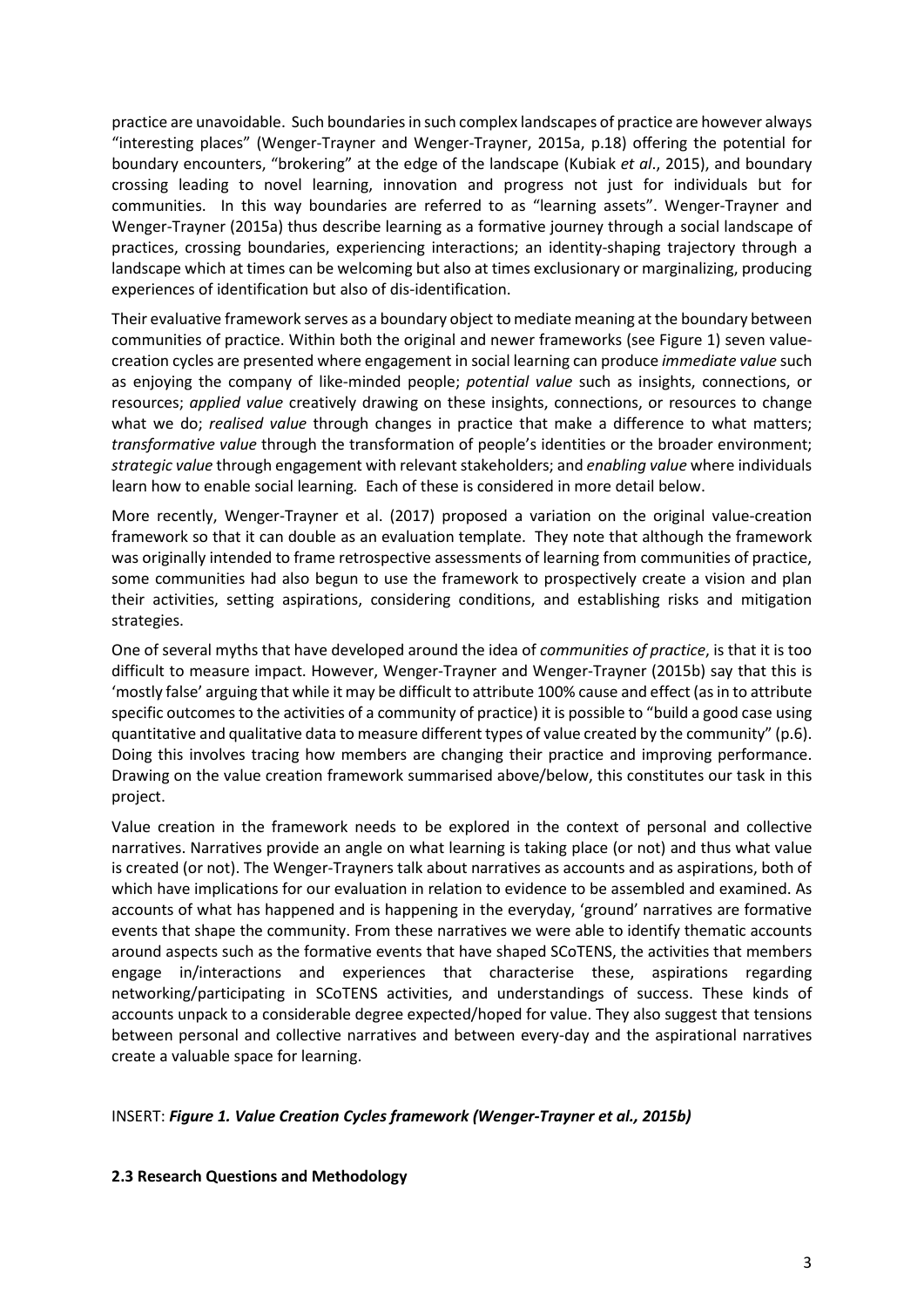The overarching research question was: *What is the value of SCoTENS for relevant stakeholders?* The study was in the context of personal and collective narratives, that is, the question 'What counts as value to whom?' had to be addressed. A qualitative, discursive-historical approach (Krzyżanowski and Forchtner, 2016) was chosen to capture views on the value of the SCoTENS programmes from across the widely diverse participants in the research. Utilising and adapting Wenger's framework helped to ensure that responses would have more depth. The SCoTENS Committee designed prompt cards for each element of the framework based on discussions at the 2017 SCoTENS conference, when committee members, in discussion with Etienne Wenger, annotated the framework with what they considered to be key elements of value under each heading. After six months they reviewed the lists and decoded them to create two questions for six out of the seven elements which would be used as prompts to structure the participants' stories.

The data collection involved seeking the views of stakeholders across a stratified sampling frame (see Table 1) who were invited to record their 'SCoTENS Stories' using a set of prompt cards based on each element of the framework. Where appropriate, the stories were collected from north-south pairings, for example two researchers who worked on a particular funded project together. The participants and their roles were as follows:

INSERT Table 1 near here. Stakeholder types, activities and paired/individual stories

The principal variables taken into account were gender and jurisdiction. In respect of gender, there were 16 females and 14 males (n=30). Concerning jurisdiction, there were 22 participants from the Republic of Ireland and 8 from Northern Ireland (n=30). (See Table 2).

#### *INSERT Table 2 near here. Participants by gender and jurisdiction*

Full ethical approval for the research was granted by a University College in Northern Ireland covering voluntary informed consent, the right to privacy, the right to withdraw without giving a reason, confidentiality in the processing of the data, and anonymity as far as possible in the report or any other modes of dissemination (BERA 2018).

Whilst the special quality of the interview remained, in that, it was designed for a specific purpose and was question-based (Cohen *et al*., 2011, p.409), there was an awareness of the potential drawbacks of such an open-ended approach. For example, it was relatively unstructured, there could be no verbal prompts or probes to extend, develop or clarify points made by participants, and the absence of an interviewer meant that participants could stray from a particular point, or fail to identify which value they were discussing although it was largely clear from the context. Heron and O'Brien report similar challenges in their analogous Listening Rooms approach (Heron and O'Brien,2019). However, it was felt that the potential advantages would outweigh these drawbacks. For instance, the participants had the freedom to discuss the cues on the prompt cards in a free-flowing manner and at their own pace. Additionally, the momentum could be sustained through two professional colleagues motivated to discuss common experiences.

Verbatim transcriptions of the digital audio files were provided by a professional transcriber with a confidentiality agreement in place. Krzyżanowski and Forchtner (2016) suggest that while there is no single, correct way to analyse and present qualitative data, a discourse-studies approach can offer valuable insights into both individualised and collective *agentic action* (Richardson, 2015) and also help unmask the institutional forces which support or inhibit such action. With this in mind, the data were described, patterns identified, and both similarities and differences generated (ibid, pp.538-9). In addition, Cohen *et al*. (2011) point out that qualitative analysis is "heavy on interpretation" of which there can be many versions which is both "their glory and their headache" (p.537). In this case, a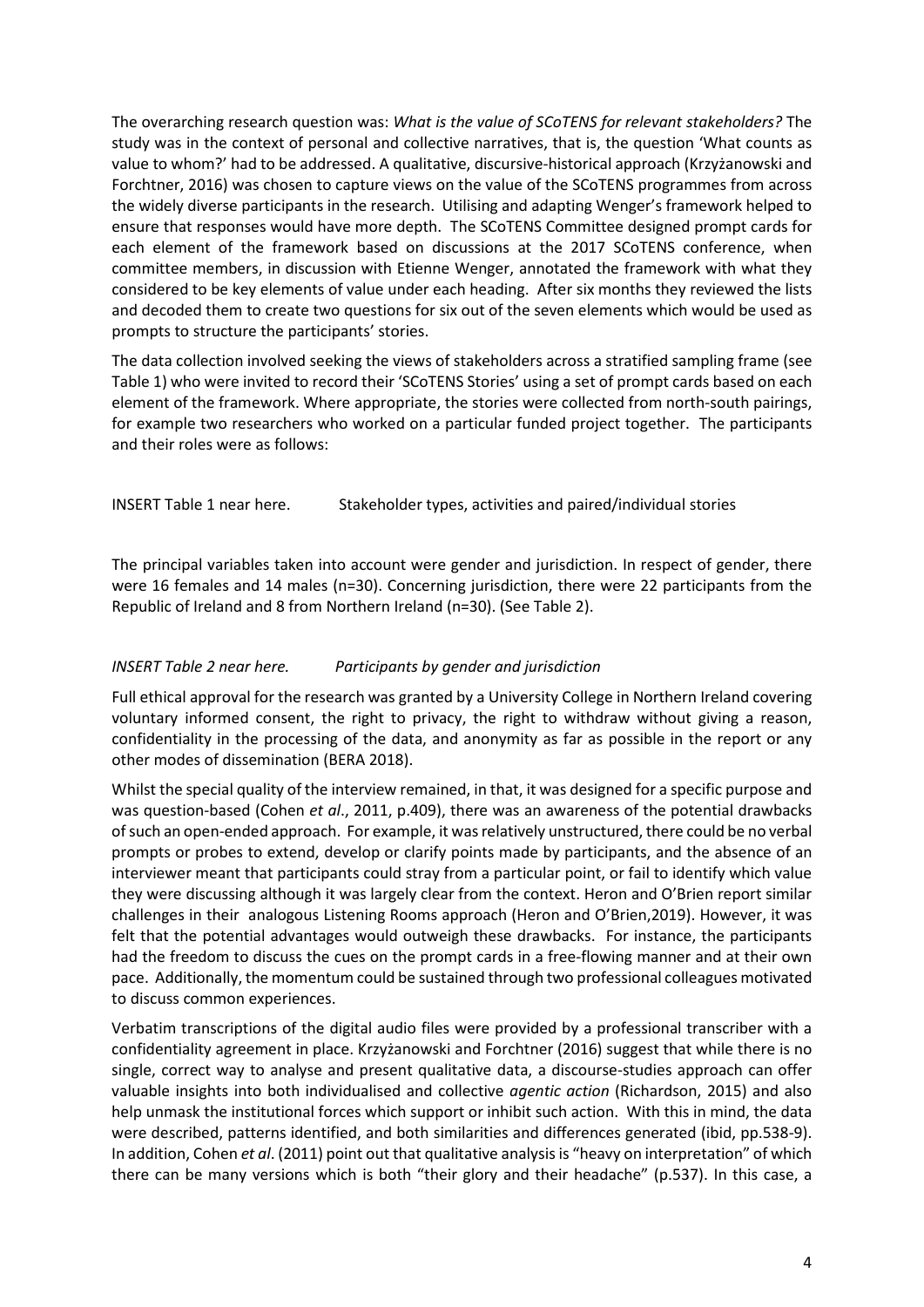researcher analysed the transcripts by checking for accuracy, identifying and coding themes and subthemes by reading and re-reading the data, interpreting and reporting emerging trends and issues (Braun and Clarke, 2006). Because of the relatively small number of participants overall and the small sub-groups, the data from the two pilot sessions were included in the main findings. Nonetheless, of course, caution must be exercised in the generalisation of findings because of small sample size.

# **3. Findings and Discussion**

Findings are presented and discussed under headings drawing on the Wenger-Trayner (2015a) valuecreation framework: immediate & potential; applied & realised; and transformative. This allows for some meaningful exploration of the many views and voices captured by the research.

# **3.1 Immediate & Potential Value**

Value cycles / activities can produce Immediate & Potential Value for an organisation or network when they provide experiences that people can engage in order to generate knowledge, insights, new relations, and so on.

We see both a strong understanding of the need for this and a number of interesting examples of such engagements noted in the conversations between participants in SCoTENS activity, particularly among the founding members (FM) and secretariat (Sec) when they talk about the early days of the organisation. For instance, considerable value was seen to rest in getting the Education Departments in both jurisdictions to engage with, and fund, the initial SCoTENS programme. It meant unprecedented levels of direct contact across the border *with people beginning to look at the south for partnerships* (FMn), as well as more openness in conversations about the nature of teacher education across the island. The success involved in gaining this funding was seen as having both individual and institutional value: with initial teacher education (ITE) programme leaders and institutional managers working together in the SCoTENS Committee, and younger colleagues meeting at conferences and in student teacher exchanges, thereby fostering professional development and cross-border insights:

… *the immediate value was the impact of* [bringing together] *so many perspectives; people cooperating, people working hard, people engaging in research, people tossing out new ideas, that was the* [resulting] *environment. (FMs)* 

Similarly, the incorporation of SCoTENS as a cross-border network centred around the pragmatics of financial support for teacher education represented from a secretariat perspective *a very good example of cross-border co-operation and networking … very much within our objective and our mission (Sec).* 

From the outset, there was evident commitment to share expertise to benefit north-south teacher education, and a *very collegial atmosphere (Sec)* that produced valuable outputs and outcomes. The more tangible of these would include the inaugural SCoTENS Conference, the first ventures into seedfunding and cross-border student teacher exchanges. The latter was seen by the student teacher respondents (ST) as offering huge potential to *experience very different classroom settings that supported professional development differently* and they valued particularly how their *confidence increased as they worked in a cross-border team, encountering different curricula, and [using] new teaching skills acquired during the practicum* (STn,s). Additionally, the potential for conference proceedings as well as annual research and activity reports, all disseminated through the SCoTENS website, also represented a potential and very tangible archive of valuable educational resources.

The possibilities resulting from the annual conference and the introduction of the SCoTENS seedfunding scheme for small-scale, north-south research projects were among the most highly regarded activities by respondents. For the two conference participants (CP), meeting colleagues in a crossnational setting, networking and sharing views and experiences took centre stage. The SCoTENS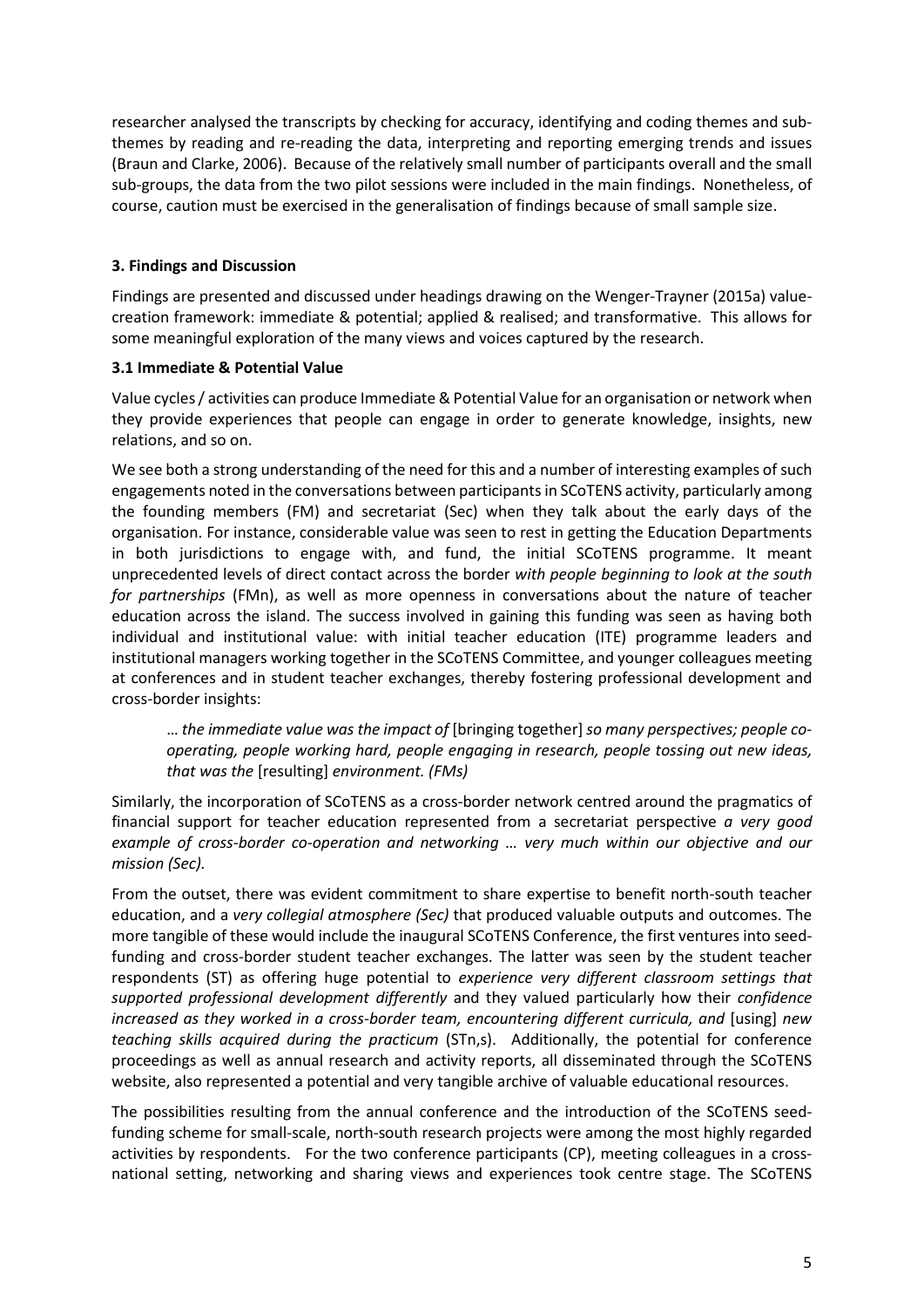conference was described by one respondent as *a bridge to professional development* (CPn). It was also valued for providing an impetus to conduct cross-national educational research, with immediate and longer-term benefits such as engaging in professional dialogue, learning from more seasoned practitioners, finding common interests, and instigating subsequent funding applications. As one seedfunded respondent (SFR) noted:

*For me as a fledgling researcher … this was my first external funding application, my first funded project working with anybody. The fact that it was cross-border was a bonus … the value of that, even in terms of my career has been enormous … (SFRn)*.

This was echoed by their southern partner:

[Our] *project … evolved organically. … The opportunity that we had to work closely on material that interested us both … has been a real lynchpin of this project … to bring together two perspectives which complement each other and, I think, our very strong pedagogical package. (SFRs).* 

It should not be too surprising then to note that the value of SCoTENS as an incipient community of practice was regarded as possibly the programme's most important feature for many of the respondents. One captures it particularly well when they noted that because of SCoTENS there was now …*an added value in recognising that there's a community of teacher educators out there (SFRn).*

For SCoTENS committee members (SC), all of the above were of course seen as important. However, it was notable that considerable value was also invested by committee respondents in *agentic collaboration* as a form of highly challenging professional development. This included: being involved in an organisation contributing to the peace process; learning from, and working with, a much wider community within teacher education than previously; and having a *unique platform (SCs)* for broader thinking about values and practices, thereby contributing to greater all-island vision. Clearly, the levels of connectedness that SCoTENS afforded were seen as of high value. As one committee member put it:

*SCoTENS is non-competitive …* [it is] *something that is inclusive, is inviting, and … when you have small institutions … it allows for breadth of vision, even across the island … that's really valuable (SCs).*

Another affordance relating to the Immediate & Potential value for SCoTENS committee member respondents concerned the simple reality of getting to know, understand and appreciate the often uniquely Irish practices and value bases of teacher education from a wider perspective. Learning about similarities and differences in educational practice at institutional level and, in one case, developing relationships at policy-making level, opened up opportunities for conversations around praxis and policies not otherwise possible. As one committee member noted: *Knowing a second jurisdiction … wouldn't have happened without SCoTENS. It does change your way of thinking, and it bodes change. (SCn).* Considerable mention was also given to how being part of SCoTENS engendered trust, generated *reputational inspiration (SCn)* and – tellingly – fostered a *deep ideological commitment* [to value-based teacher education] *(SCs*) that helped in identifying and addressing sometimes hidden agendas related to teacher education reform:

*There's a* [new] *collegiality there that politics doesn't enter into … a level of trust because the agenda is shared. It is visible. It is out there.. …people are deeply committed to working together across the nations … to acknowledge that we're trying to do the same thing. (SCs)* 

## **3.2 Applied & Realised Value**

The Wegner-Trayners' subtle distinction between Applied & Realised value propositions is an interesting one. A*pplied value* results when learning from an organisation or a community's activities finds its way into speculative changes in practice and values – essentially, when the community learns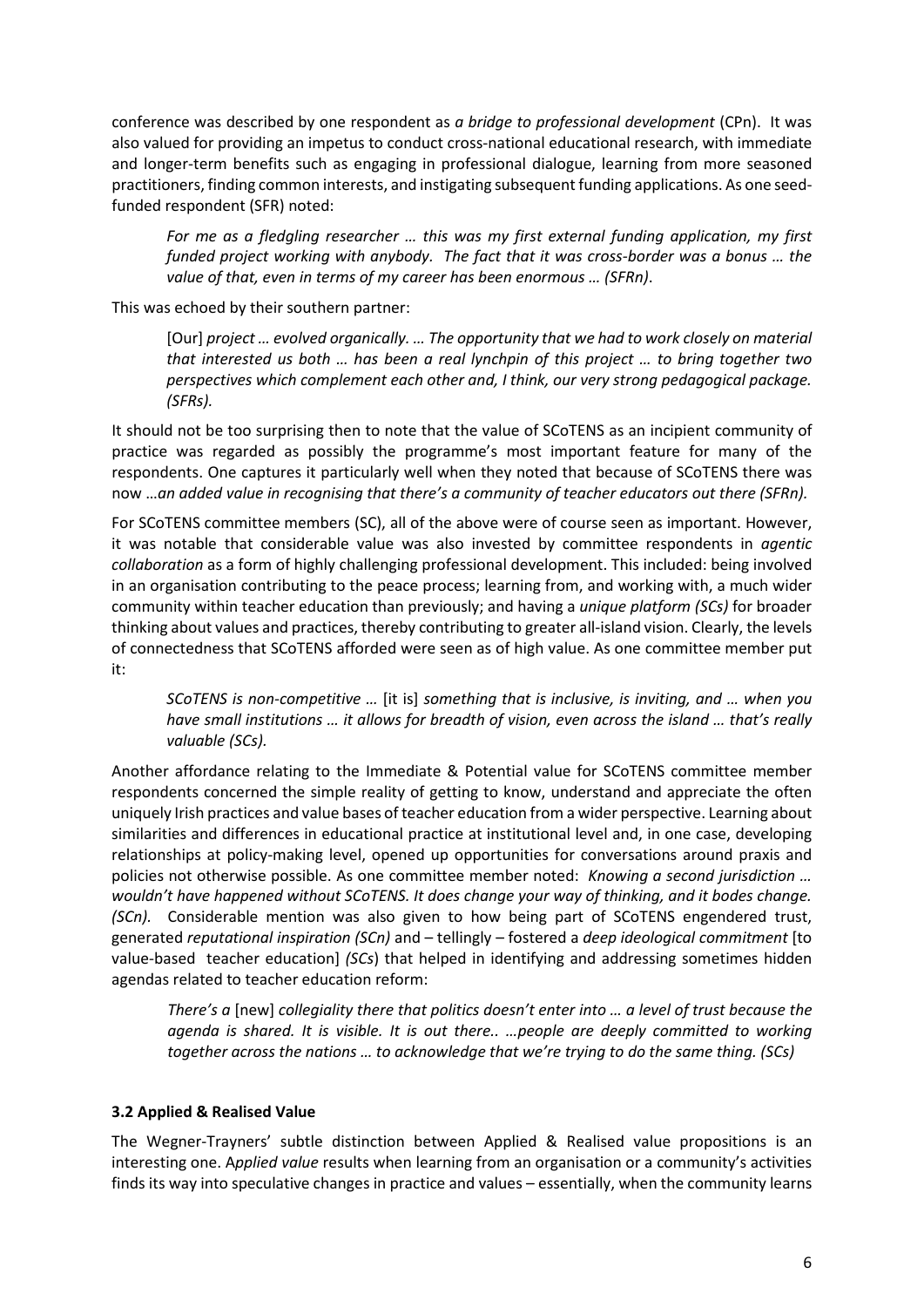from its own outputs, using emerging ideas and new methods, and risks change based on that learning. *Realised value* emerges when those differences and changes start to take root and become part of the procedural, everyday knowledge of the organisation at an individual and collective level. In this way, the community or organisation moves towards some broader good, very much in the manner of a *professional learning journey* (Vanassche and Kelchtermans, 2016). Applied and realised value are, therefore, interconnected and even coupled aspects of that learning, with one often melding into the other. We observed several striking examples of this in the commentary by participants across the range of SCoTENS activities, but particularly in conversations between the various SCoTENS Committee members, and among SCoTENS seed-funding recipients.

Aspirations towards extending teacher education communities and networks, expanding cross-border connections, and building research partnerships were all mentioned by SCoTENS Committee respondents. All these can be seen as measures of success from a value creation perspective and represent considerable change on previous positions. For instance, one noted:

*I can have conversations with people who I have now a sustained relationship with. It's beyond oneself … there are people in my University for instance who have connections now with people in the north who wouldn't have them without SCoTENS … (SCs)*

Another commented:

*SCoTENS has made me realise that we have a lot to learn from each other within Northern Ireland and within the island of Ireland and further afield* […]

*about what we can do to make a student experience within teacher education more beneficial, more relevant, and possibly even more interesting. (SCn)* 

A third focused more on the experience of SCoTENS as a catalyst for growth as a researcher:

[SCoTENS] *quite fundamentally* [influenced] *me in a number of regards … it's made me a better researcher … it's introduced me to these other voices, and other research perspectives … (SCs).* 

In short, among SCOTENS Committee respondents there was a clear and consistent sense of what one jurisdiction could learn from the other to improve the student teacher experience, resulting from a growing awareness of teacher education both north and south. In addition, it was noted by several that participating in the breadth of SCOTENS activities allowed members to learn about policy-making which, in turn, affected education values and practice - *far, far beyond teacher education … right across the education spectrum (SCs).*

Exploring the possibility of *doing things differently* is seen as an important indicator of applied value, as are increasing levels of technical skill and growing confidence in that skill. It was interesting then to note the near unanimity among SCoTENS seed-fund participants around participating in SCoTENS activities as a conditioning influence on the quality of their research practice. For example, most noted that their design and planning had improved, as had reflective practice and communication skills – all significant elements in improving as research practitioners. They reported now being more confident about conducting collaborative research with a cross-border colleague. Not only did SCoTENS provide (albeit limited) financial resources to support collaborations that would previously not have been conceivable, it also serviced intangibles such as allowing recipients to apply more confidently for external funding, providing practice spaces to learn about the research process, and developing better techniques to disseminate findings and outcomes more widely. One respondent noted a wholly unexpected outcome in that engaging in SCoTENS-funded small-scale projects allowed them and their project colleagues to change fundamentally how they taught research practice to their own students: *They're learning the protocols, the parameters, the methodologies and project management that we'd have done with those SCoTENS projects (SFRs).*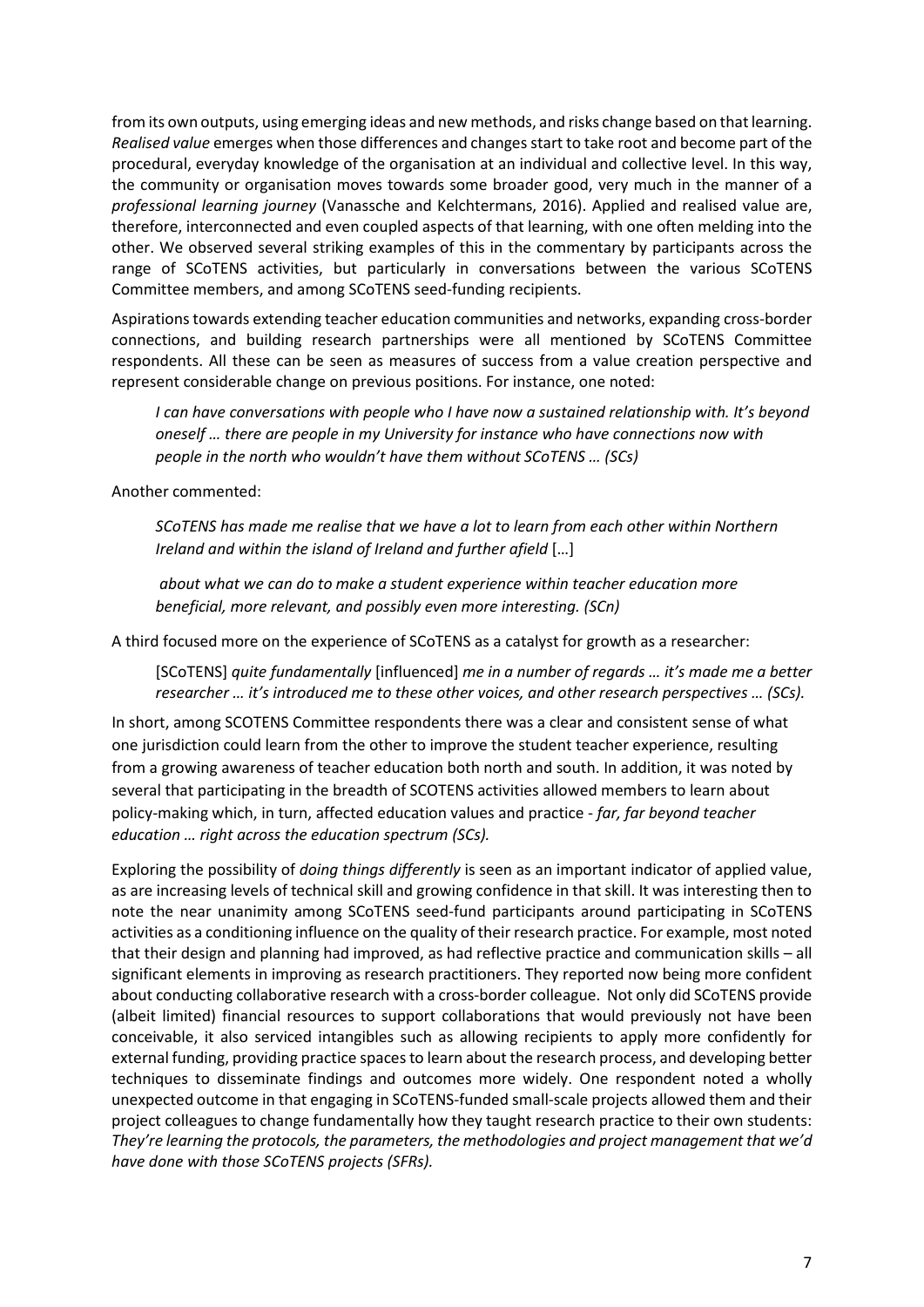Among seed-fund recipients, SCoTENS created opportunities for realised value mainly by supporting sustained development and fostering among novice and newer researchers enduring confidence in themselves, which flowed into every aspect of their academic life; principally as a gradual shift in their teaching, research and general academic reference frames. Working with colleagues in different educational environments also constantly encouraged SCoTENS seed-fund recipients to query their own assumptions – *take a fresh look at things (SFRs).* Additional realised value also resulted when – through SCoTENS activities such as the conference and doctoral roundtables – more experienced researchers and even conference keynote speakers proved willing to mentor less experienced colleagues by guiding and coaching for strategic planning and dissemination. In the words of one respondent, providing invaluable and enduring insights on … *thinking about publications, thinking about conferences…(SFRn);* two of the staple concerns in most young researchers' academic life.

In summary, SCoTENS works to be a professional learning nexus that fosters the testing-out and sharing of ideas and new understandings in teacher education. It does this through supporting criticality and a speculative approach to teacher education practice and values, while encouraging its members to risk change based on learning. The true value of this emerges when those SCoTENS sponsored differences and changes start to take root and become part of the procedural, everyday teacher-educator knowledge at an individual and collective level.

The observations, comments, and indicative responses noted above, suggest important Applied & Realised value gain on the part of the respondents. Applied value can be seen unequivocally in the sense that there clearly had to be deliberative decisions on the parts of the individuals concerned to find ways of bringing their learning into their home settings and fostering changes in understandings both personally and within personal praxis and more broadly within their institutional values and practices. Realised value can reasonably be read into our respondents' many allusions to the sustained and durable differences in their world that resulted from adopting the unique, all-island, professional learning stance encountered in and through SCoTENS. Taken together, this encapsulates the kind of culture that has evolved through SCoTENS – one permitting a learning journey to be traced from conversations, to collaborative actions and joint research; all leading to unmistakable changes in both pedagogical and research activity and value.

## **3.3 Transformative Value**

Strong teacher education is widely acknowledged as a transformative, broadly reflective venture. It is interesting therefore to note the number of discernible references made by the research participants to this aspect of value provided by SCoTENS experiences – particularly among SCoTENS seed-fund recipients and student teachers who had taken part in SCoTENS north-south exchanges. Transformational is of course sometimes too readily applied to changes in practice and understanding. References to 'transformational' activity are widely used in relation to descriptions of teacher learning but not always problematized or well theorised. This has value but misses an opportunity to address deeper questions of identity development and professional growth (see for instance Glanz, 2016). One of the strengths of the Wenger-Trayners' framework is that it addresses this absence in some depth. In our deployment of their value framework, we drew heavily on ideas of the transformative as *raising practice and understandings to new levels in sustainable ways*, and on the connections that surface when experimentation in practice is explored in relation to the assumptions it challenges and the new perspectives on identity it generates.

The challenging of taken-for-granted assumptions about 'the other' and the embracing of opportunities to do things a little differently featured in several of the conversations among the SCoTENS seed-fund recipients. They saw the funding, though small in real terms, not only as a previously unavailable *impetus to conduct cross-border educational research (SFRs)*, with immediate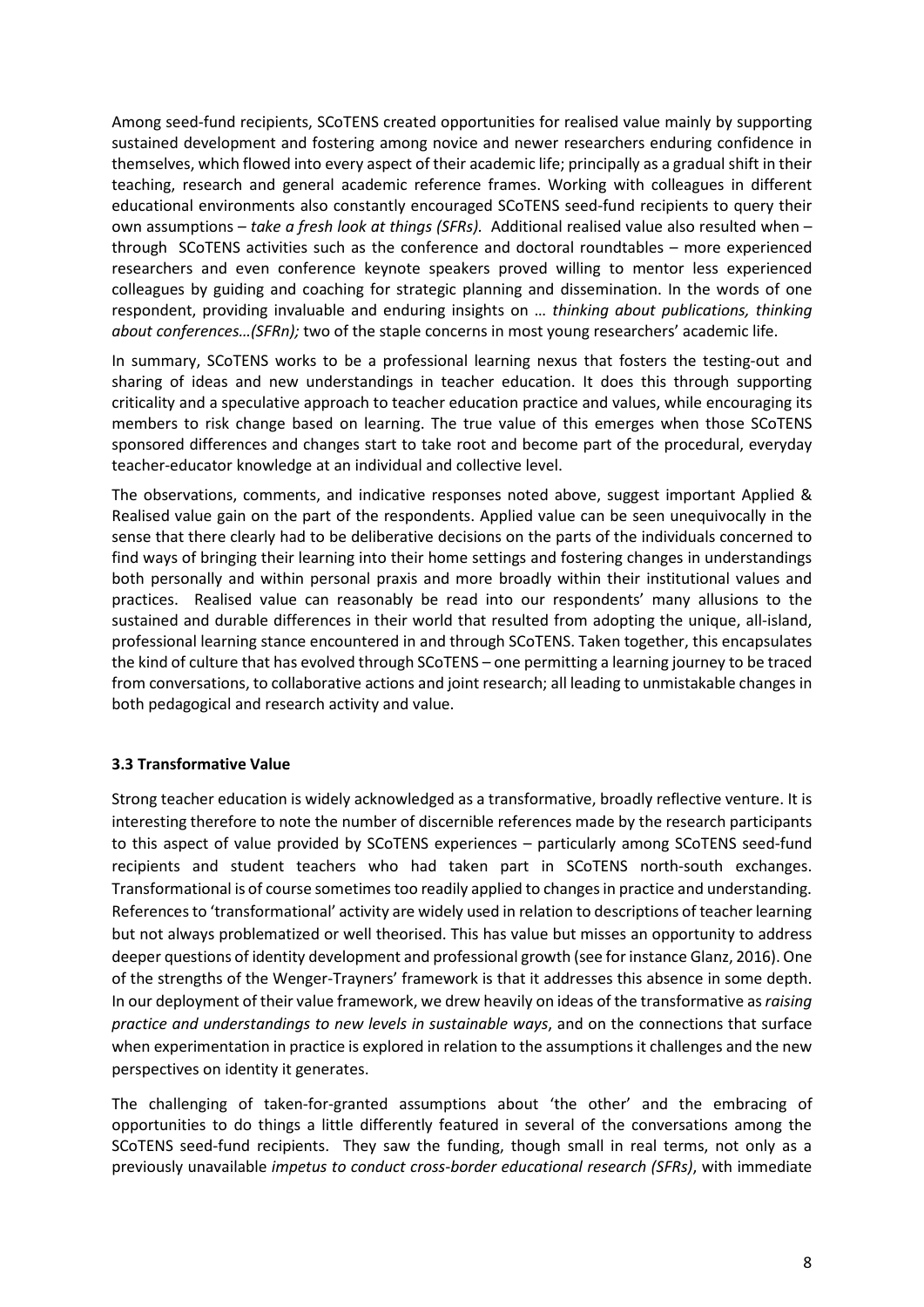and longer-term benefits (such as engaging in professional dialogue, learning from each other, finding common interests, and instigating subsequent funding applications) but also as facilitating strongly transformative experiences in and of itself because of the nature of the research topics and the openness of SCoTENS to a rich variety of activities.

SCoTENS-funded research was seen by a number of respondents as a catalyst for a related shift in their teaching, research interest, and professional understandings. Working with colleagues in different educational environments was described as invaluable in the way it challenged these respondents to query their existing assumptions – …[to] *take a fresh look at things* (SFRs) and so *…make some* [deep] *changes happen* (SFRn). As mentioned earlier in the paper, SCoTENS seed-funding opened up opportunity to work with sometimes more experienced colleagues, and often in first externally funded contexts (SFRs/SFRn). Working with these previously unknown colleagues was recognised as having considerable professional impact; *… Geographically close is sometimes culturally different, but it's amazing what can be done* (SFRs). And indeed the resulting SCoTENS catalogue of published research is more than ample testimony to this: to date, well over 100 such small-scale projects have been funded. Information about these projects including downloadable reports and related papers from those that are now complete can be found on the SCoTENS website.<sup>[2](#page-8-0)</sup>

Two of the conditions Wenger-Trayner and Wenger-Trayner (2015c) note for possibly transformative learning relate to the opportunity for 'blue-sky' type thinking and the more mundane possibility of exploratory funding following this. To a degree, SCoTENS seed-funding does so. It was interesting to note this struck a chord among respondents with one in particular speaking of the funding filling a gap – *a real lacuna in CPD in* [teacher educator development] *(SFRs)*, and another noting how it made possible, for the first time *thinking about publications, thinking about conferences* (SFRn). Indeed, in these and various other ways the SCoTENS seed-funding initiative was seen by each of the nine seedfunded research participants as an invaluable bridge to professional development – offering variously personal and professional development opportunities very much in line with the aspirations of SCoTENS as an organisation and its founding principles. Within the context of the research for the present paper, both founding members spoke of their hopes for the value of the research projects and their potential transformative contribution to SCoTENS' teacher educators' professional identity; namely, fostering deeper understanding and appreciation of teacher education traditions across the island of Ireland through imaginative and defining research opportunities for professional growth, future careers, and reputations.

Acquiring a teacher's professional identity is best understood as a dynamic process – one that is not only influenced by individual personality and capacities, such as the ability to adapt to changing policy and social contexts (Beauchamp and Thomas, 2009; Schepens *et al.,* 2009) but also by externalities such as community endorsed aspirations like mutual respect, pride in shared values and quality of practice, and the conditions that support and foster these. Wenger-Trayner and Wenger-Trayner (2015a) place opportunities for highly-developmental *exploratory work* and deliberate engagement with *boundary items* that enable *cross-boundary learning experiences* at the heart of the 'knowledgeability' that represents a transformative adaption of different perspectives and meanings (Wenger, 1998).

There are a number of strong indications from the findings that the student teachers involved in SCoTENS-sponsored cross-border teaching practice exchanges both experienced and valued such opportunities. The depth of any learning experience can best be gauged by the resulting commentary and action propositions on the part of the learner. Positive responses from participants included the changes in professional confidence they experienced due to mixing with and learning about and from those in another education system and from different pedagogical and cultural backgrounds (such as *Educate Together* schools). For instance, one student teacher observed that it was a revelation to be able to: *Go out and do something different, take a risk and if it doesn't work, you will still be fine at the*

<span id="page-8-0"></span><sup>2</sup> See http://scotens.org/category/research/7-other-projects/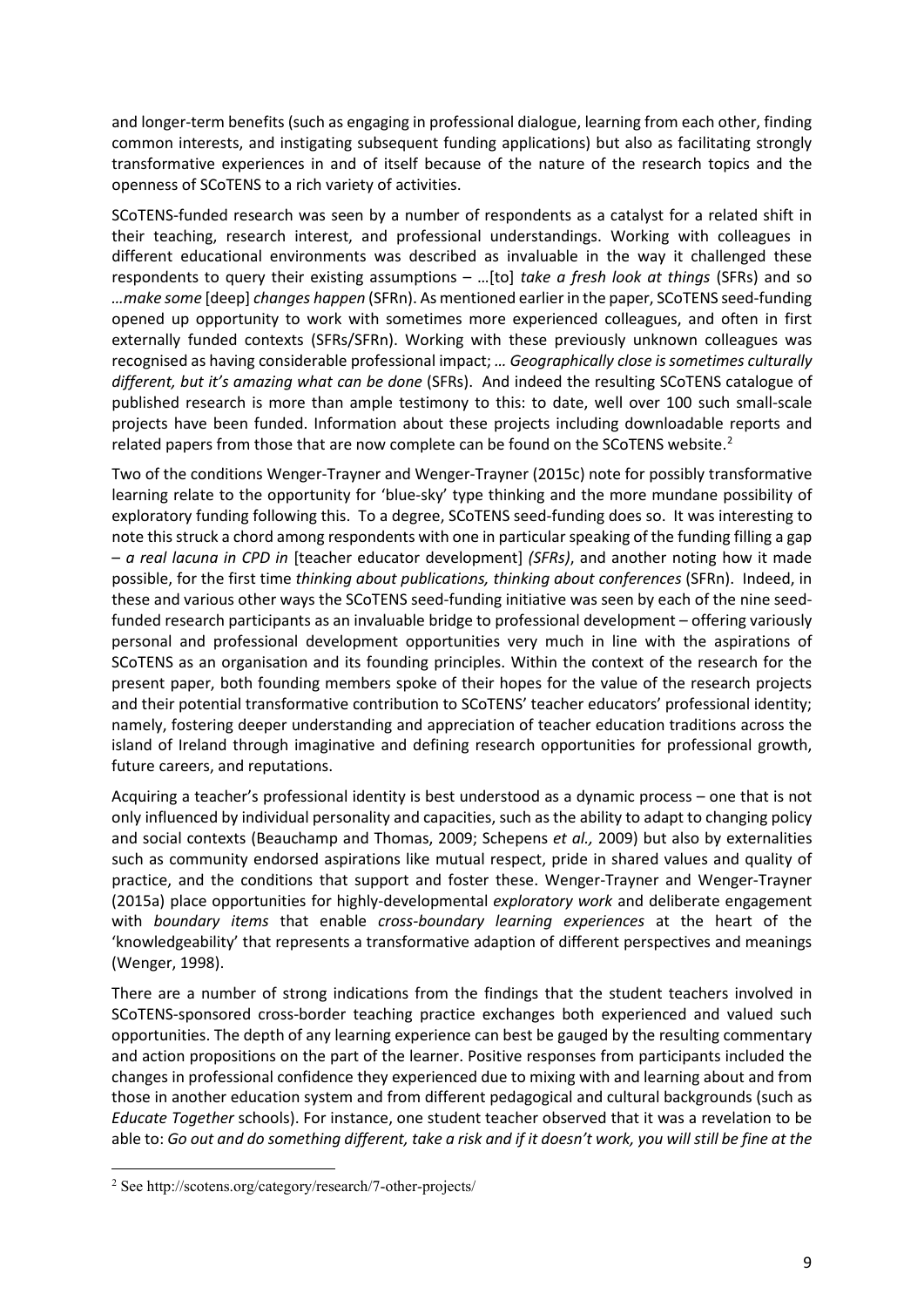*end of it', rather than doing the same lesson or the same type of lesson every day* [STs]. Another participant observed:

*I think everybody* [on the exchange] *has had a brilliant experience, and has benefitted greatly from everything to do with it… Definitely, you should be given the experience to go out of your boundaries to somewhere else where you're not used to the curriculum, not used to the schooling system… it's something that you'll take with you throughout your career and your practice. …* [STn]

These and similar responses indicate a marked shift in understanding among the student teachers that came from being able to observe and experience different teaching methodologies. Respondents from both jurisdictions felt the exchange to be of defining value as it had the effect of generating greater confidence, self-belief, and openness to making provision for a range of different pupils.

This confidence translated into exploring new methods and approaches that participants felt otherwise they would most probably not have done. One spoke about how:

*In our thinking and practice as student teachers, we've learned a completely different and new, exciting system... working so much with the people around you and helping [them] - trusting that they'll do their part if you do yours. It ... was a team effort the whole way through.* [STs]

Another student teacher noted that the exchange opened up new and beneficial perspectives on how teaching and learning can be organised in classrooms and across school settings:

*… having the opportunity to go down south and see how they teach … their day-to-day structure is completely different from what I was used to which was brilliant, because I got to adapt to that, and I got to teach in different ways. … I had to go into new depths … 'OK, open to this idea, open to different ideas', and implement learning for all different children within the class in a new curriculum which was extremely beneficial.* [STn]

It was, however, commentary from the exchange students in regard to a new awareness of and willingness to confront the same taken-for-granted assumptions about 'the other' and the embracing of opportunities to do things a little differently – points also made by SCoTENS seed-funded respondents – that registered most strongly with the researchers. The re-assessing of some fundamental assumptions – and opening up new and beneficial professional perspectives was particularly interesting. One student teacher noted: …*it is so needed, because whether you're in, say, all-Catholic or all-Protestant primary schools, that is not reality. Once you leave school that's not what you're going to be working in, and for people who have just came through an all-Catholic education, it's a complete shock. To be immersed in* [social diversity] *from such a young age is such a good experience* [STn].

Additionally, there was a valuable maturity notable in some of the observations regarding new understandings of the broader aspects of professionalism in teacher identity. For instance, one spoke about the need for SCoTENS to continue the exchange programme, because: *No matter what happens, teacher education both north and south kind of needs to move together. We are one really, we are all teachers, we are teaching the children of tomorrow* [STs]. Another student teacher - having noted the potential damage BREXIT was already doing to professional mobility – observed that it would be a shame if opportunities to work and study in the south were lost. On their exchange they were pleasantly surprised to find: *There were teachers* [in the southern placement schools] *who had studied in Belfast … it was still nice to see people from up here* [in the north] *getting that chance. I'd love to do that maybe if I ever got the chance to go down* [south]. [STn] Similarly, one southern exchange student noted that it was: *… an incredible experience to go from something that you're so comfortable with in your own environment* [RoI] *… to somewhere where it's completely different. It shows that there* [are] *great relations there, that we can go and make new experiences.* [STs]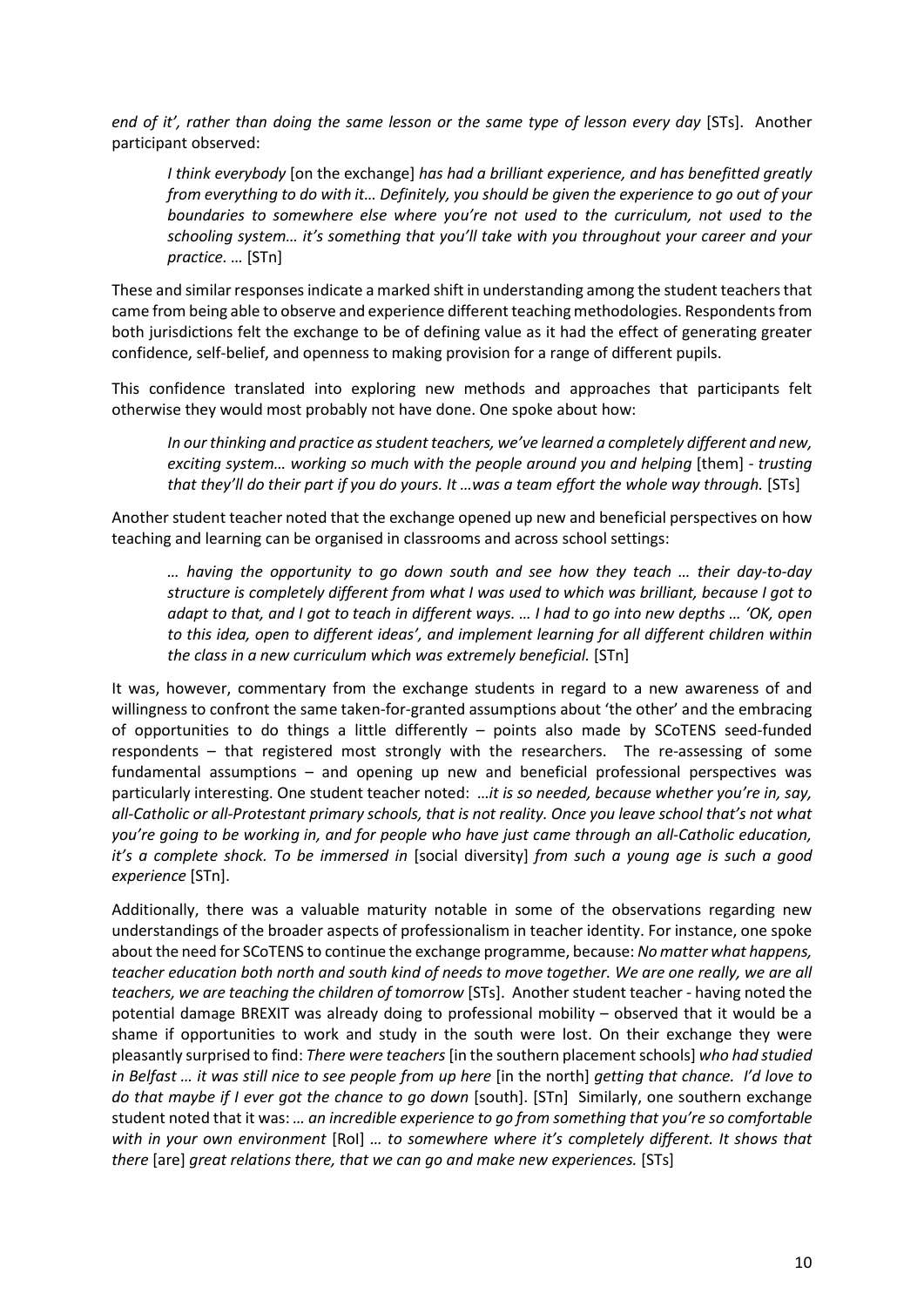To a degree what we observed among the responses from SCoTENS seed-funded and student teacher exchange participants in the value-creation study embodies the types of conditions and opportunities that give rise to agentic actions that are arguably critical to transformative learning. In enabling the emergence of such transactional opportunities for developing professional identity, SCoTENS offers an important and unmatched value proposition on the island of Ireland.

## **4. Discussion and Conclusion**

### **4.1 Discussion**

The Wenger-Trayners' (2015a) Value Creation Framework with its focus on value creation was selected in order to examine how SCoTENS, as a unique, boundary-crossing, learning network, might be evaluated in its work to date and more importantly, going forward into the next decade. Simply put, the question was: *what is the value of SCoTENS for the membership*? Members ranged over leaders, committee members, founding members, student teachers on exchange, doctoral students, seed-funded research participants, and conference delegates. The study was in the context of personal and collective narratives, with attention to what counts as 'value' to whom.

The data gathered from educationalists both North and South who had engaged with the SCoTENS project over the past fifteen years, indicated interesting and perhaps, not surprising findings. In sum, participants attributed their engagement with SCoTENS with significant professional development and aligned the extent of their development with the level of interaction of professionals from across the North/South divide.

The key themes that emerged from the various Value Cycles embodied collaborative and supportive ideals:

- Mentoring and the idea of the extended hand from the Immediate Value cycle;
- Exposure to difference and the leading hand from the Potential Value cycle;
- Stimulating critical thinking and/or support in the Applied Value cycle; and,
- Empowerment to move beyond our 'comfort zones' in the Transformative Value cycle.

It is clear that those who engaged with this research process benefited professionally from their participation in SCoTENS and attributed this to the North/South dimension as evidenced by the theme of leadership together or leading hand-in-hand which was prevalent throughout the findings. This is the case for the various groups. The student teachers felt challenged and supported in adjusting to different curricula and teaching cultures. The doctoral students appreciated the opportunity to 'go public' with their work in a different jurisdiction although it might be noted this initiative had only been in place for two years when the evaluation began.

The larger group of teacher educators would appear to have benefited tremendously with particular merit attaching to research funding alliances. Of note in this latter respect is that the evidence would appear to fit two agendas – personal and collective. On the one hand academics found a forum for competitively-generated income, research activity and publication – a theme increasingly relevant for higher education staff on both sides of the Irish border in terms of professional and academic respect and promotional prospects. However, this personal benefit completely aligned with the collective in that only projects that promoted mutual understanding across both jurisdictions could be funded hence the corpus of work now available on the SCoTENS website and published variously in the professional and academic press bearing on this broad principle linked to teacher education.

Reflecting on the research process the authors acknowledge the usefulness of narrative within the Wenger-Trayner value-creation framework across the five value creation cycles to "measure" impact on a range of levels. We believe the adopted approach surfaced the complexity of the landscape we are working within on this island, the multiplicity of "mini-cultures" and the various communities of practice. The study allowed us to highlight and better understand the impact and value for a variety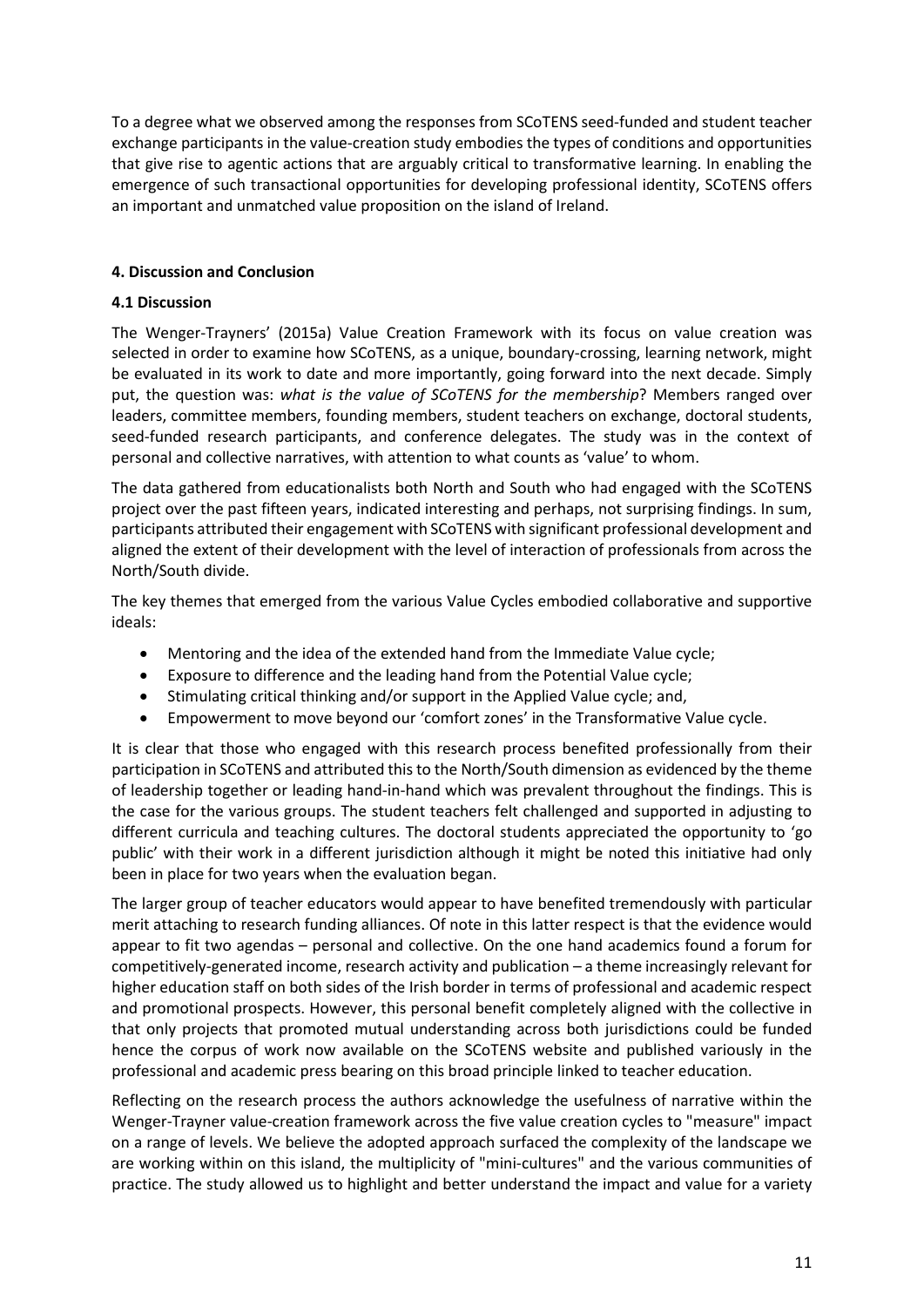of "members" including student teachers, seed-funding recipients, conference delegates, committee members, founding fathers. The study revealed the variety of "boundary encounters" which are diverse and undoubtedly "interesting places" and it demonstrated the usefulness of narrative as a tool for exploring experiences and perspectives.

It showed something of the challenges and limitations of our adopted framework too. We ask: was our evaluation positively skewed? It is noteworthy that there were no examples of dis-identification, tension, or conflict. Whether this is partially attributable to our approach is not possible to determine although it is a point we bear in mind for possible future work. What is a troubling issue in the current moment is the struggle with the Department of Education and Department for the Economy in Northern Ireland and the absence of the devolved legislative assembly. Civil servants are currently making decisions that impact SCoTENS. More particularly, discussion of two overarching values remain highly pertinent on our agendas as we move forward. One is the enabling value: agentic action in evidence by members through involvement with SCoTENS which on the basis of the evidence here is in good health. Another is the strategic value: continuity and change. Our greatest challenge here lies now in engaging with government stakeholders to convince them of the value of SCoTENS, as a "boundary object" where the boundary /border is more significant and potentially divisive than ever in light of the looming Brexit.

## **4.2 Conclusion**

Readers outside Ireland would be forgiven for thinking that the empirical account offered in this paper is somewhat unremarkable. After all, on the face of it, is it not the positive account one might expect when peers and professional colleagues come together to work on projects pertaining to their professional lives, common interests, and settings? We suggest, however, that it is in fact quite remarkable, significant and inspiring for there has not been a tradition of formal academic and professional engagement across teacher education on both parts of this island. While there were undoubtedly examples of sharing and co-operation among academics, a case in point being the crossjurisdictions Educational Studies Association of Ireland (ESAI) with its well-regarded academic journal and annual conference, there was no state/official support mechanism that enabled the two parts of the island to engage, and there was no official mechanism for bringing teachers, teacher educators and student teachers into dialogue together. Indeed it is far more likely that colleagues, north and south, have typically had more involvement with their counterparts in England, Scotland or Wales or elsewhere, than with their peers across the two parts of Ireland itself. Thus, the comparative lived experiences, educational practices and policies of those in our nearest jurisdiction remained mostly hidden until the late 1990s.

The co-operating and sharing that we have described in this paper derives from high level, ministerial official endorsement which is powerfully symbolic of the deep desire for on-going neighbourly collaboration and understanding. The opening up of conversation among 'the geographically close' if 'culturally different' is generating awareness of both difference and commonality, but, most importantly, generating trust, familiarity and mutual understanding. The different Wenger-Trayner values captured in the words of the participants point to the breaking down of boundaries and borders at a time when fears of old borders and new walls and barriers threaten the ease with which the new cross-border networks are now finally flourishing.

#### **Acknowledgements**

The authors would like thank Etienne Wenger-Trayner for his advice on methodology and on a final draft of this paper.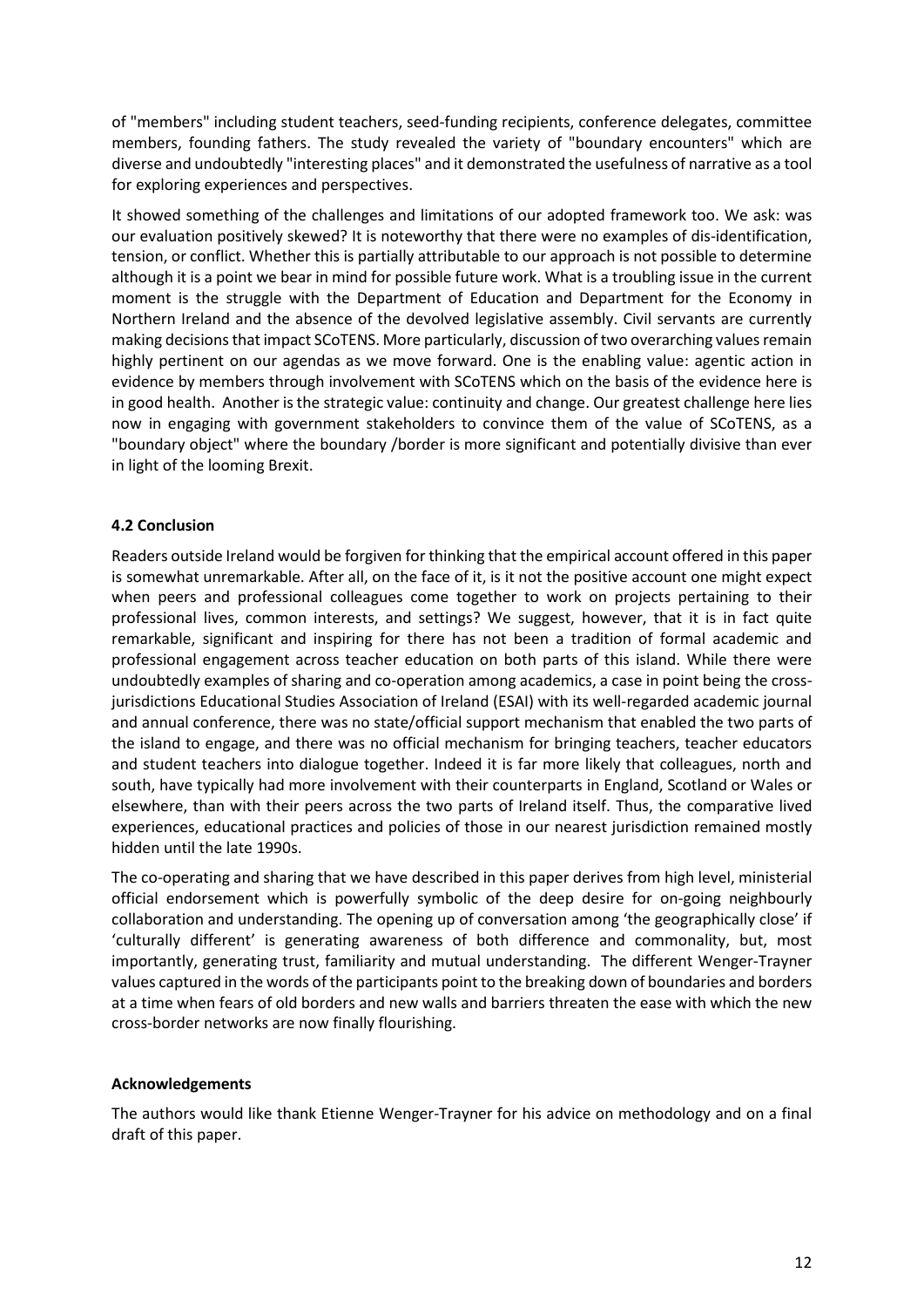#### **References**

Beauchamp, C., and Thomas, L. (2009). Understanding teacher identity: An overview of issues in the literature and implications for teacher education. *Cambridge Journal of Education*, Vol. 39(2), pp.175-189.

Braun, V. and Clarke, V. (2006) Using thematic analysis in psychology, *Qualitative Research in Psychology*, Vol.3(2) pp.77-101, DOI: 10.1191/1478088706qp063oa

British Educational Research Association [BERA] (2018)Ethical Guidelines for Educational Research, fourth edition, London. Accessed at: https://www.bera.ac.uk/researchersresources/publications/ethical-guidelines-for-educational-research-2018

Clarke, L. Abbott, L. Campbell, M. Cowan, P. Galvin, C. Hall, K. Maginnis, G. and N. Purdy (2018) "Stories from an Ongoing Conversation: SCoTENS as a forum for sustaining cross-border cooperation for teacher education." *The Journal of Cross Border Studies in Ireland*, Vol. 13, pp.79-90. ISSN: 2054- 572X

Cohen, L. Manion, L. and Morrison, K. (2011) *Research Methods in Education*, London: Routledge.

Coolahan, J. (2008) SCoTENS: How Teacher Educators took the lead in 50 North-South Cooperation Journal of Cross Border Studies, Number 3, P50-55.

Evans, E. (2008) Social History, *The Making History Project Archive.* Accessed On: https://www.history.ac.uk/makinghistory/resources/articles/social\_history.html

Glanz, J. (2016) "Action Research by Practitioners: A Case Study of a High School's Attempt to Create Transformational Change," Journal of Practitioner Research: Vol. 1 (1); Article 3. DOI:http://doi.org/10.5038/2379-9951.1.1.1027

Heron, E., O'Brien, S, (2019) The anticipation, expectation and reality of belonging to the teaching profession. Listening to Sixth Formers, Trainee Teachers and Recently Qualified Teachers, TEAN Conference, Aston University, May.

Kaplan, R. S. and Norton, D. P. (2004) 'Measuring the strategic readiness of intangible assets', *Harvard Business Review*, Vol. 82, (2) pp52-63.

Krzyżanowski, M. and Forchtner, B. (2016) Theories and concepts in critical discourse studies: Facing challenges, moving beyond foundations. *Discourse & Society,* Vol.27 (3) 253–261. DOI: 10.1177/0957926516630900

Kubiak, C. Fenton-O'Creevy, M. Appleby, K. Kempster, M. Reed, M. Solvason,C. and M. Thorpe, 'Brokering Boundary Encounters, Ch 5 In: Wenger-Trayner, E. Fenton-O'Creevy, M. Hutchinson, S. Kubiak, C. and B. Wenger-Trayner (Eds.) *Learning in Landscapes of Practice: boundaries, identity and knowledgeability in practice-based learning*. London: Routledge.

O'Doherty, T. and Hall, K. (2018) *SCoTENS as a Learning Organization: institutional and agency links*. Paper read to the ESAI at AERA Invitational Symposium, AERA 2018, New York, 14 April 2018.

O'Toole, F. (2018a) Here's how post-Brexit Ireland could turn out. *The Irish Times* Oct 20th.

O'Toole, F. (2018b) John Bull, not Michel Barnier, is undermining the union. *The Irish Times* Oct 6th.